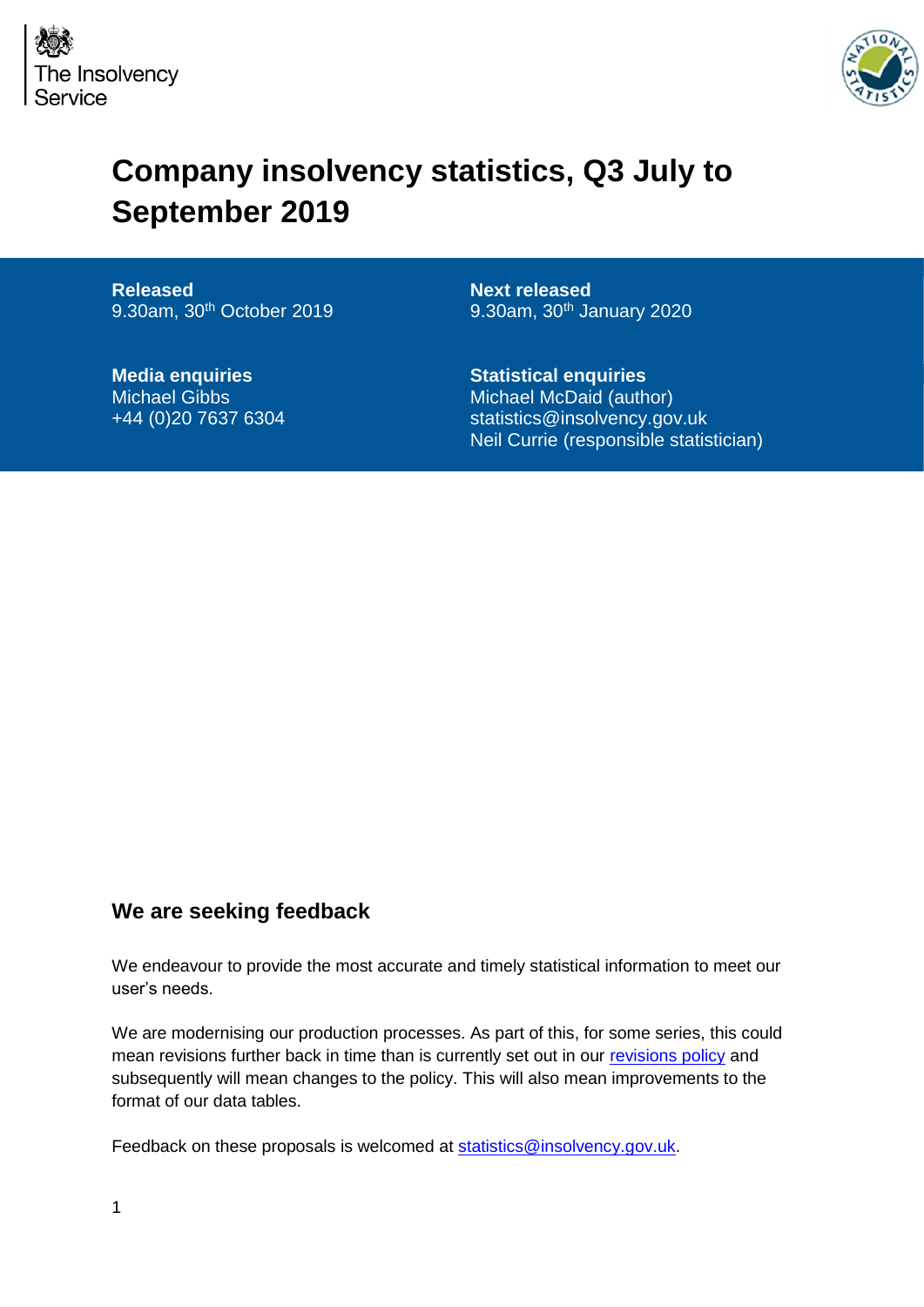

## **Contents**



| 5. Administrations and creditors' voluntary liquidations reached their highest quarterly levels |
|-------------------------------------------------------------------------------------------------|
| 6. Insolvencies increased in accommodation and food services but fell in the administrative     |
|                                                                                                 |
|                                                                                                 |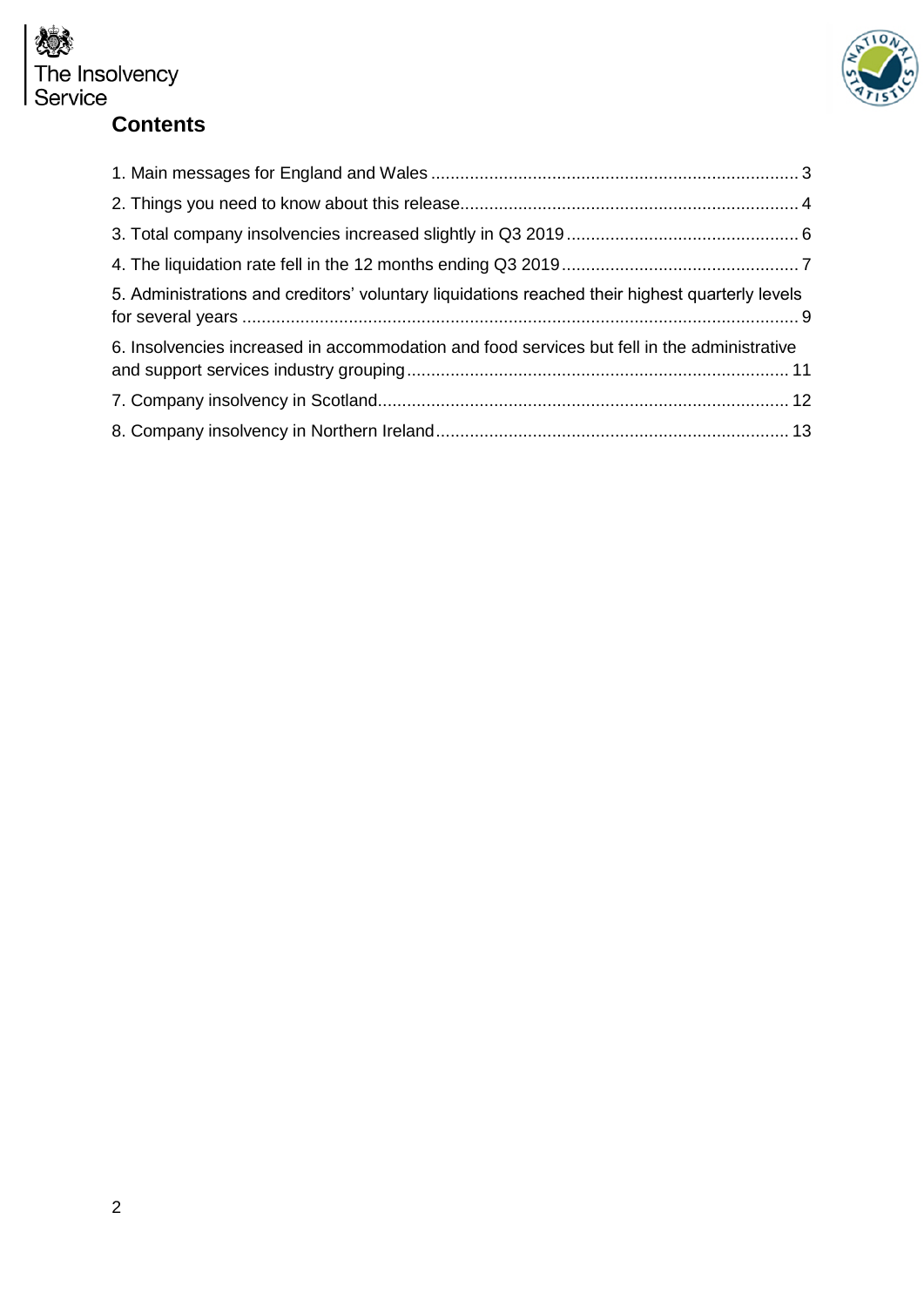



## <span id="page-2-0"></span>**1. Main messages for England and Wales**

Statistics are presented separately for England and Wales; Scotland; and Northern Ireland because of differences in legislation and policy.

- Total company insolvencies increased slightly in Q3 2019 compared with Q2 2019.
- This was driven by increases in administrations and creditors' voluntary liquidations.
- Administrations have reached their highest quarterly level since Q1 2014, continuing recent patterns of growth.
- Underlying creditors' voluntary liquidations have also reached their highest quarterly since Q1 2012 but the CVL liquidation rate has fallen slightly.
- Compulsory liquidations have fallen for the third successive quarter to their lowest level since Q4 2017.



#### **Figure 1: Total company insolvencies increased in Q3 2019**

England and Wales, seasonally adjusted.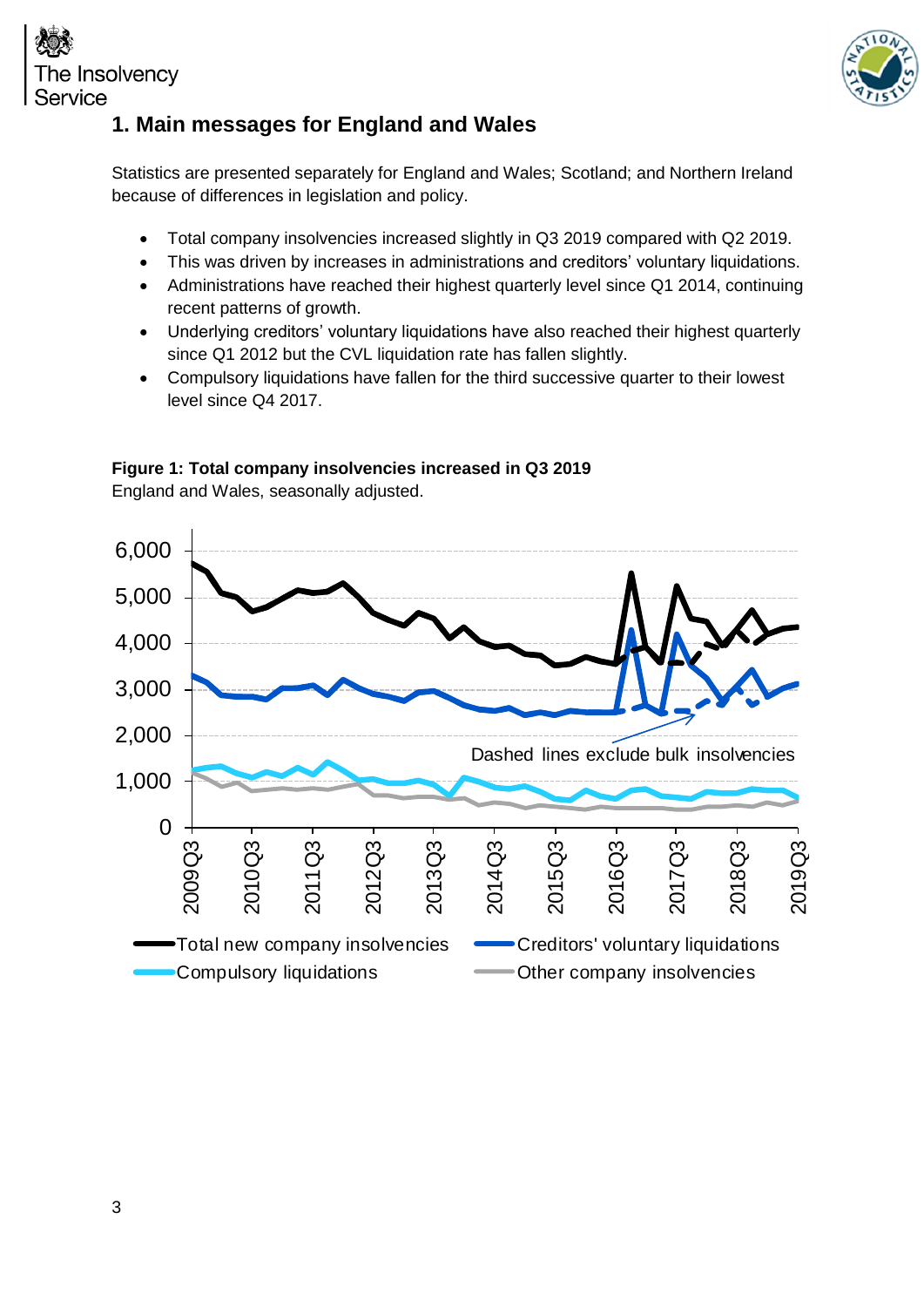



## <span id="page-3-0"></span>**2. Things you need to know about this release**

This statistics release contains the latest data on company insolvency (companies which are unable to pay debts and enter liquidation, or enter administration or other company rescue process).

#### **Coverage**

Statistics are presented separately for England and Wales; Scotland; and Northern Ireland because of differences in legislation and policy.

#### **Methodology and key terms**

| Table 1: Key terms used in the publication |  |  |  |  |
|--------------------------------------------|--|--|--|--|
|--------------------------------------------|--|--|--|--|

| Liquidation                                      | Liquidation is a legal process in which a liquidator is<br>appointed to 'wind up' the affairs of a limited company.<br>The purpose of liquidation is to sell the company's<br>assets and distribute the proceeds to its creditors. At the<br>end of the process, the company is dissolved - it<br>ceases to exist. Statistics on compulsory liquidations<br>and creditors' voluntary liquidations are presented here.<br>A third type of winding up, members' voluntary<br>liquidation is not included because it does not involve<br>insolvency. |
|--------------------------------------------------|---------------------------------------------------------------------------------------------------------------------------------------------------------------------------------------------------------------------------------------------------------------------------------------------------------------------------------------------------------------------------------------------------------------------------------------------------------------------------------------------------------------------------------------------------|
| <b>Compulsory liquidation</b>                    | A winding-up order obtained from the court by a<br>creditor, shareholder or director.                                                                                                                                                                                                                                                                                                                                                                                                                                                             |
| <b>Creditors' voluntary</b><br>liquidation (CVL) | Shareholders of a company can themselves pass a<br>resolution that the company be wound up voluntarily.                                                                                                                                                                                                                                                                                                                                                                                                                                           |
| <b>Administration</b>                            | The objective of administration is the rescue of the<br>company as a going concern, or if this is not possible<br>then to obtain a better result for creditors than would be<br>likely if the company were to be wound up. A licensed<br>insolvency practitioner, 'the administrator', is appointed<br>to manage a company's affairs, business and property<br>for the benefit of the creditors.                                                                                                                                                  |
| <b>Company voluntary</b><br>arrangement (CVA)    | CVAs are another mechanism for business rescue.<br>They are a voluntary means of repaying creditors some<br>or all of what they are owed. Once approved by 75% or<br>more of creditors, the arrangement is binding on all<br>creditors. CVAs are supervised by licensed insolvency<br>practitioners.                                                                                                                                                                                                                                              |
| <b>Administrative receivership</b>               | Administrative receivership is where a creditor with a<br>floating charge (often a bank) appoints a licensed<br>insolvency practitioner to recover the money it is owed.<br>Before 2000, receivership appointments also include                                                                                                                                                                                                                                                                                                                   |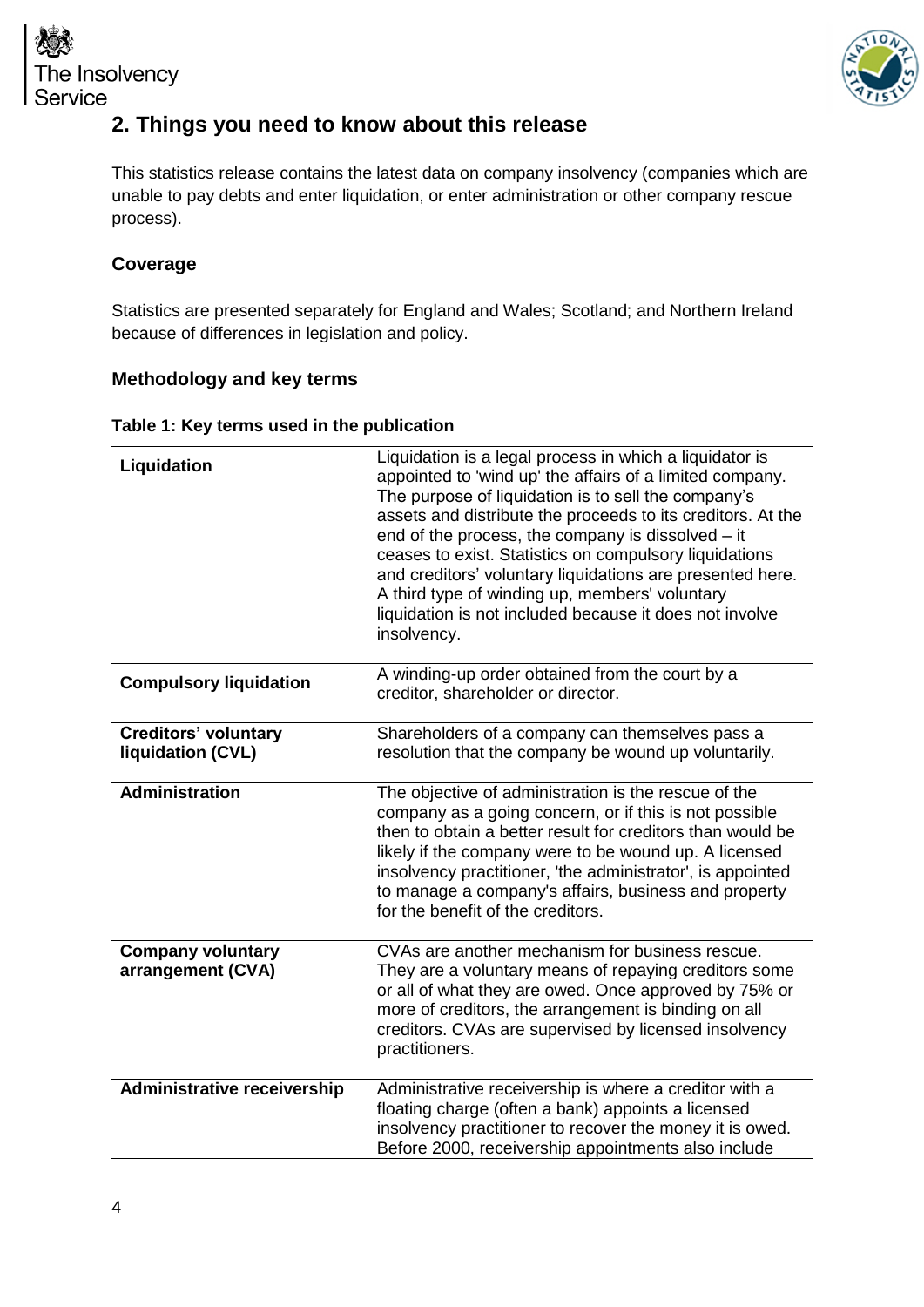

|                                                    | the Law of Property Act 1925.                                                                                                                                                                                                                                                                                                                                                                                                                                                                                                                                                                                                                         |
|----------------------------------------------------|-------------------------------------------------------------------------------------------------------------------------------------------------------------------------------------------------------------------------------------------------------------------------------------------------------------------------------------------------------------------------------------------------------------------------------------------------------------------------------------------------------------------------------------------------------------------------------------------------------------------------------------------------------|
| <b>Bulk insolvencies and</b><br>underlying numbers | IR35 rules are intended to prevent the avoidance of tax<br>and National Insurance contributions using personal<br>service companies and partnerships. From April 2016,<br>following changes to the IR35 rules and/or changes in<br>VAT flat rate, some directors of personal service<br>companies have cited these changes as the primary<br>reason that their company's activities have become<br>unviable, therefore leading to liquidation of large<br>numbers of these companies (or "bulk insolvencies").<br>Underlying numbers exclude these bulk insolvencies to<br>enable comparison between quarters. Bulk<br>insolvencies only affect CVLs. |

other, non-insolvency, procedures, for example under

#### **Seasonal adjustment**

To aid analysis between quarters the figures are seasonally adjusted to minimise the effect of the time of year and provide a true picture of the trends in insolvency. *Insolvency Statistics Seasonal Adjustment Review – April 2019* provides more information on seasonal adjustment which can be found [here.](https://www.gov.uk/government/publications/insolvency-statistics-policy-and-procedures)

#### **Detailed information**

Detailed methodology and quality information for all insolvency service statistical releases are available [here.](https://www.gov.uk/government/publications/insolvency-statistics-policy-and-procedures)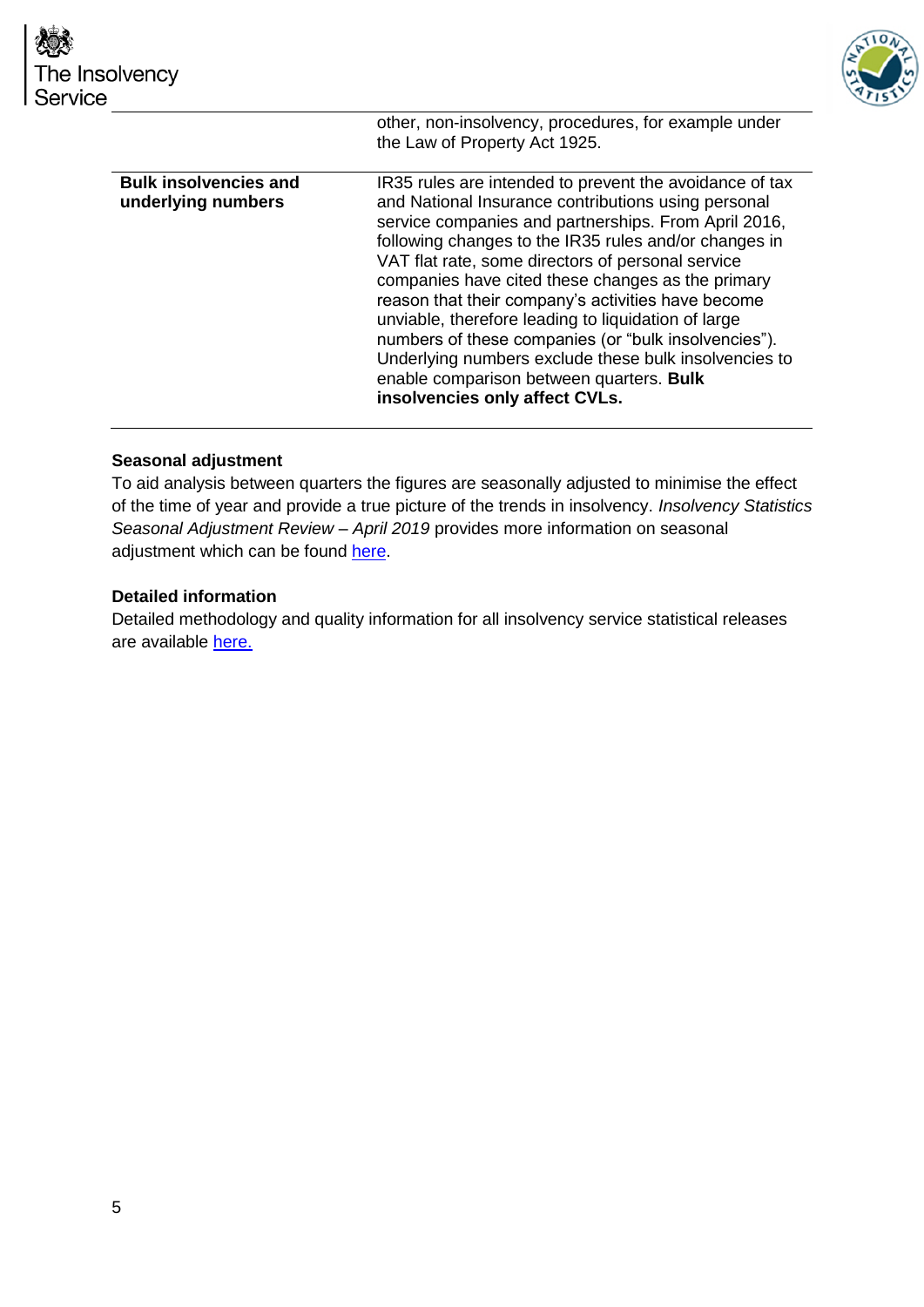

## <span id="page-5-0"></span>**3. Total company insolvencies increased slightly in Q3 2019**

There were 4,355 total company insolvencies in Q3 2019; this is 0.4% higher than in Q2 2019 and has increased for the third successive quarter. Compared to the same quarter last year, this was an increase of 1.6%. This is the highest underlying level of company insolvencies in any quarter since Q1 2014.

#### **Table 2: The increase in total company insolvencies was driven by administrations and creditors' voluntary liquidation<sup>1</sup>**

|                      | Company<br>insolvencies <sup>2</sup> | Compulsory<br>liquidations | CVLs <sup>2</sup> | Administrations | <b>CVAs</b> | <b>Receiverships</b> |
|----------------------|--------------------------------------|----------------------------|-------------------|-----------------|-------------|----------------------|
| 2018Q1               | 3,998                                | 783                        | 2,756             | 356             | 102         |                      |
| 2018Q2               | 3,871                                | 760                        | 2,667             | 350             | 94          | 0                    |
| 2018Q3               | 4,285                                | 752                        | 3,057             | 382             | 94          | 0                    |
| 2018Q4               | 3,951                                | 845                        | 2,666             | 375             | 65          | 0                    |
| 2019Q1               | 4,213                                | 822                        | 2,847             | 451             | 93          | 0                    |
| 2019Q2               | 4.338                                | 797                        | 3,045             | 403             | 92          | 0                    |
| 2019Q3               | 4,355                                | 666                        | 3,115             | 484             | 89          |                      |
| 2018                 | 16,105                               | 3,140                      | 11,146            | 1,463           | 355         |                      |
| 2019YTD <sup>1</sup> | 12,906                               | 2,285                      | 9,007             | 1,339           | 274         |                      |

England and Wales, seasonally adjusted, underlying insolvencies only

1. Components may not sum to totals due to rounding of seasonally adjusted figures.

2. Underlying insolvencies only – excludes bulk insolvencies. See Table 1 for more information.

Administration increased by 20.0% in the last quarter to reach their highest level since Q1 2014; CVLs increased by 2.3% compared to the previous quarter and have reached their highest quarterly level since Q1 2012. There were no bulk insolvencies in Q3 2019.

Compulsory liquidations decreased for the third successive quarter. In comparison to Q2 2019, they had decreased by 16.4% and compared to the same quarter of 2018 they had decreased by 11.4%. There were 89 CVAs in Q3 2019 compared with 92 in Q2 2019 and 94 compared to the same quarter of the previous year.

This quarter saw the first recorded receivership since Q1 2018. The last time there was more than one receivership was Q2 2017. Since 2012 there has tended to be fewer than 10 cases per quarter. This is because use of this procedure is restricted to certain types of company or to floating charges created before September 2003.

In Q2 2019, 71.5% of all company insolvencies were CVLs, 15.3% were compulsory liquidations and 13.2% were other types of company insolvency.

Insolvency

Service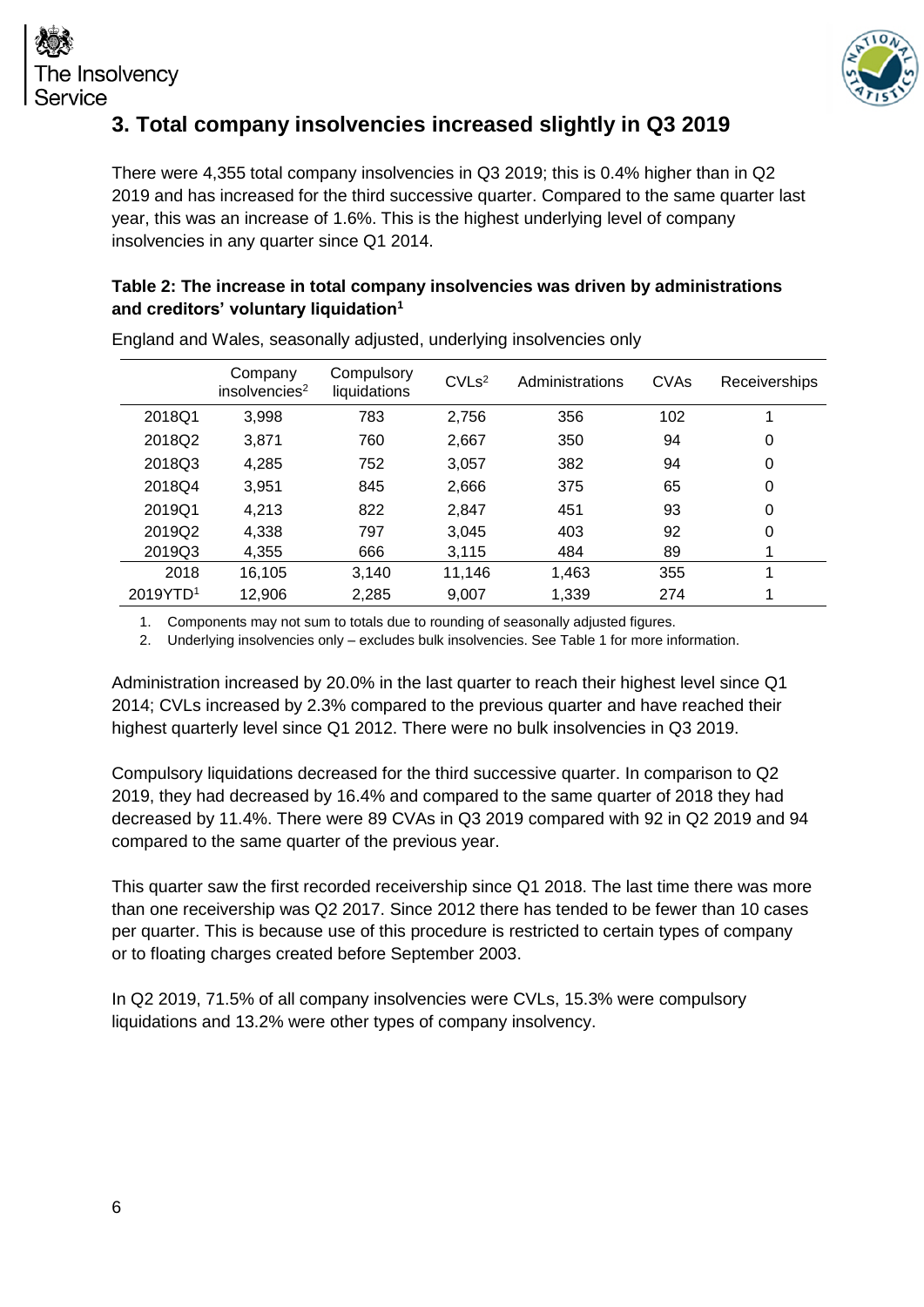



## <span id="page-6-0"></span>**4. The liquidation rate fell in the 12 months ending Q3 2019**

Unlike an absolute number of liquidations over a period, the liquidation rate gives an indication of the probability of a company entering liquidation in the previous 4 quarters.

**Figure 2: In the 12 months ending Q3 2019, 1 in 239 companies were liquidated**  England and Wales, 4-quarter rolling rate







Excluding bulk insolvencies, in the 12 months ending Q3 2019, for every 10,000 active companies in England and Wales, 41.8 were liquidated. This was slightly down from 42.3 per 10,000 in Q2 2019.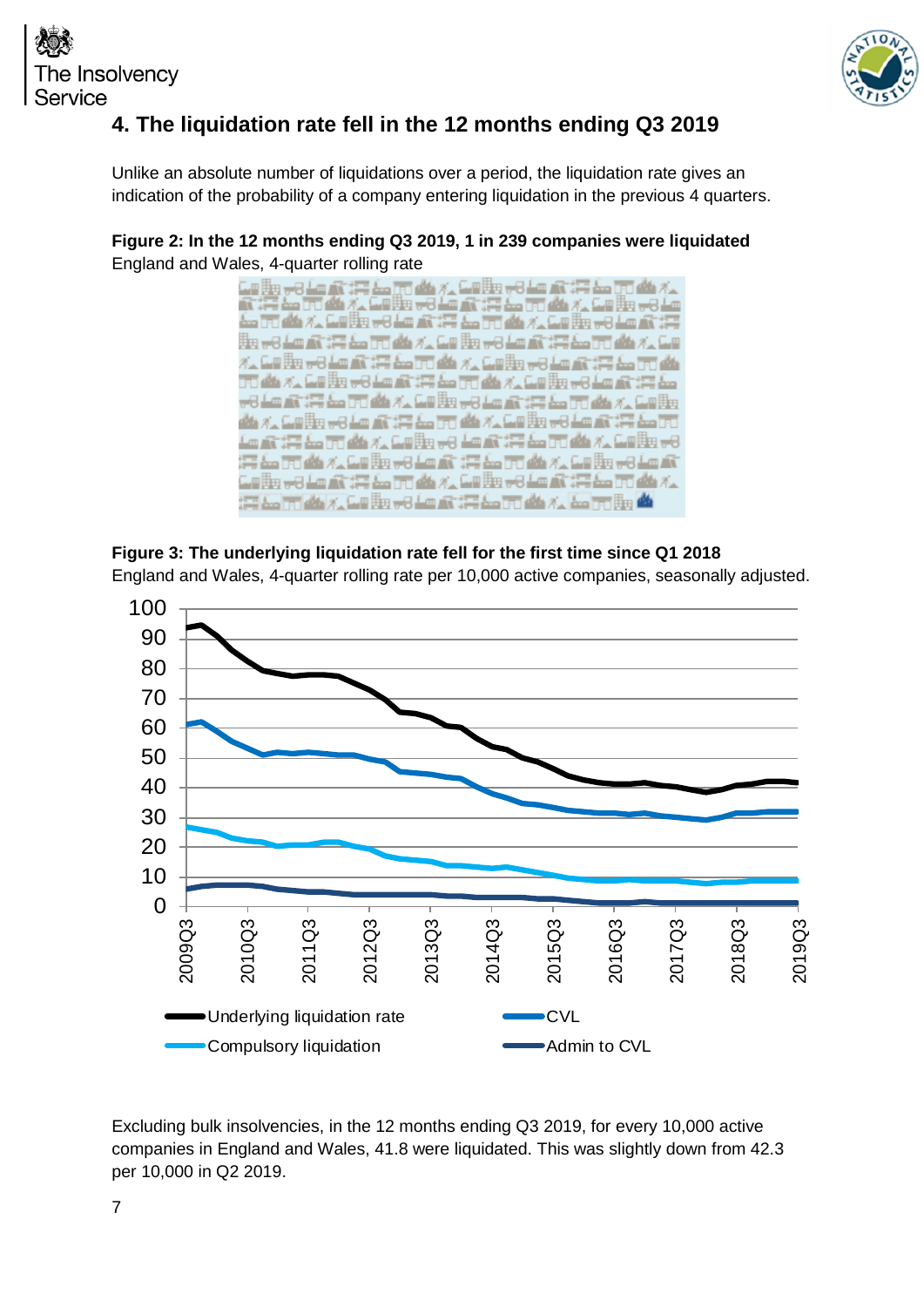

# e Insolvency Service

This fall was primarily driven by a decrease in the compulsory liquidation rate, from 8.9 per 10,000 in the 12 months ending Q2 2019 to 8.5 per 10,000 in the 12 months ending Q3 2019. A decrease in the creditors' voluntary liquidations rate was also a driver; it decreased from 32.1 per 10,000 in the 12 months ending Q2 2019 to 31.9 per 10,000 in the 12 months ending Q3 2019.

The creditors' voluntary liquidation rate fell in the 12 months ending Q3 2019 despite the number of creditors' voluntary liquidations increasing this quarter. This is because, compared with the 12 months ending Q2 2019, the average quarterly number of companies on the active registered increased more quickly than the number of creditors' voluntary liquidations over the same period.

Changes in company liquidation rates are related to economic conditions: in periods of economic growth, liquidation rates tend to decrease. The liquidation rate peaked at 264.7 per 10,000 in the 12 months ending March 1993, over a year after the end of the 1990s recession. The next sustained increase in the rate coincided with the 2008-09 recession, when 94.8 per 10,000 active companies entered liquidation in the 12 months ending December 2009.

Although the number of liquidations was slightly higher in 1993 than in 2009, the rate of liquidations was substantially higher in 1993. This is because the number of active companies more than doubled over this period, so a much smaller proportion of the total number of companies entered liquidation in 2009. More information on long term trends can be found in the csv file accompanying [this release.](https://www.gov.uk/government/statistics/company-insolvency-statistics-january-to-march-2019)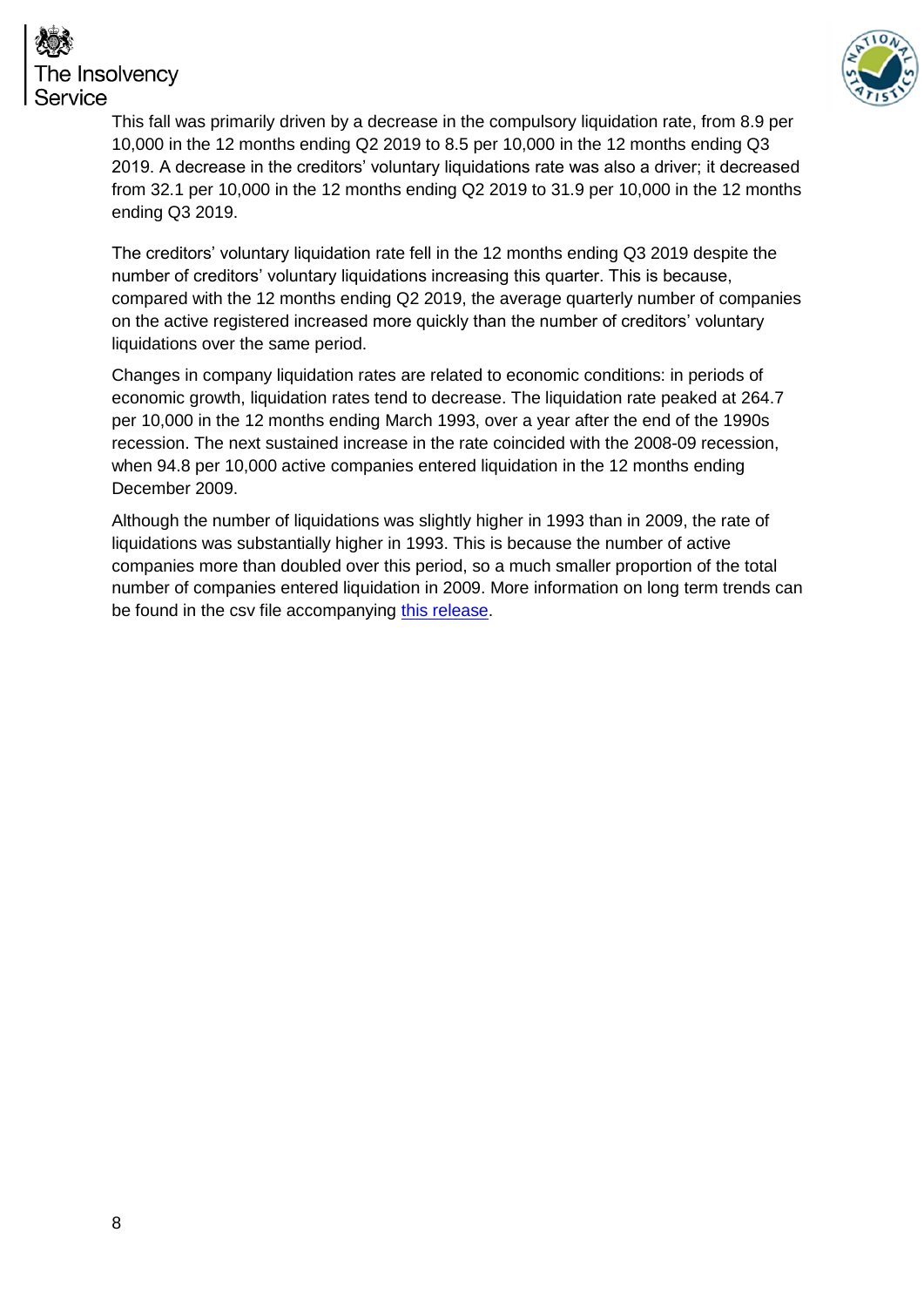

## The Insolvency Service **5. Administrations and creditors' voluntary liquidations reached**

<span id="page-8-0"></span>**their highest quarterly levels for several years**



**Figure 4: Administrations continued recent patterns of growth** England and Wales, seasonally adjusted

The purpose of administrations is the rescue of companies as a going concern, or if this is not possible, then to obtain a better result for creditors than would be likely if the company were to be wound up.

In Q3 2019 there were 484 administrations, 20.0% higher than Q2 2019. This is the highest number of administrations since Q1 2014 and a 26.7% increase compared to the same period last year. Although 2019 has seen a recent high, the number of administrations is low in comparison to the period around the 2008/09 recession. Administrations peaked at 2,094 in Q4 2008 during the recession before falling until 2014, where they remained broadly flat (at less than 400 administrations per quarter) until Q4 2018. 2019 has seen the 3 highest quarters for administration since Q1 2014.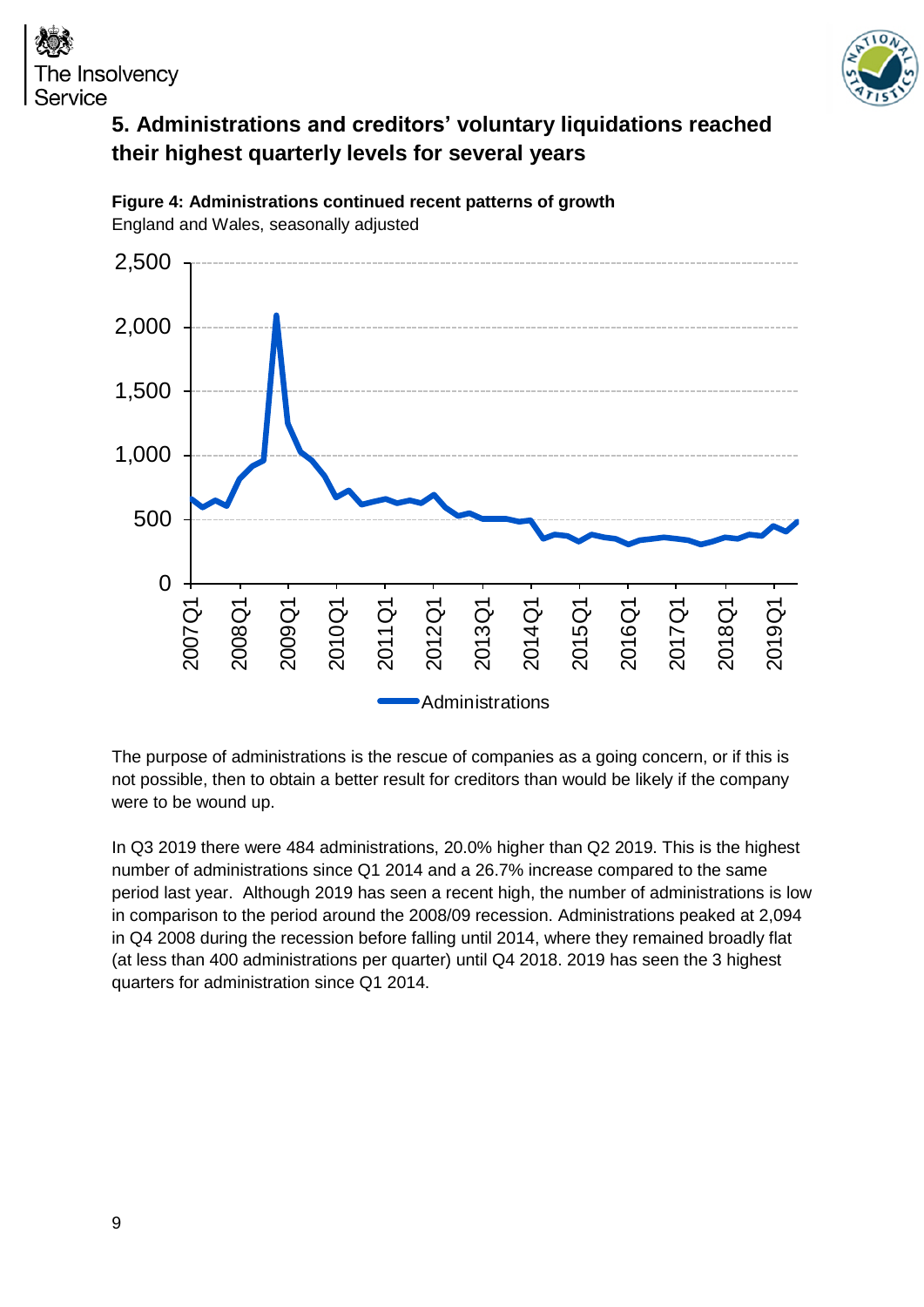England and Wales



#### **Figure 5: Creditors' voluntary liquidations have shown continued growth, in contrast to the rate of creditors' voluntary liquidations<sup>1</sup>**



1. Volumes are seasonally adjusted while the rate per 10,000 is non-seasonally adjusted and covers the 12 months ending the quarter.

In Q3 2019, underlying CVLs increased to their highest level since Q1 2012. Underlying CVLs peaked during the 2008/9 recession reaching 3,586 in Q2 2009. Post-recession the number of underlying CVLs generally decreased, though not to the levels seen before the recession. Underlying CVLs reached a quarterly low of 2,433 in Q1 2015. Since then, there has been a general increasing trend in volumes.

Volumes alone do not paint a complete picture though. Comparing Q2 2019 with Q1 2013, when the trends in volumes and rates appear to diverge, the number of active companies has increased by 42% from 2.6 million to 3.7 million<sup>1</sup>. Comparing the same periods, underlying CVL volumes have increased by 10%. The CVL liquidation rate encompasses a rolling 12-month period rather than just a single quarter, so there is some lag between the actual number of CVLs and the CVL liquidation rate. The CVL liquidation rate reached a peak in the 12 months ending Q4 2009 at 62.1 per 10,000 active companies. Post-recession there was a general falling trend in the CVL liquidation rate until a low in the 12 months ending Q1 2018, when the liquidation rate stood at 29.1 CVLs per 10,000 active companies.

-

<sup>1</sup> <https://www.gov.uk/government/statistics/incorporated-companies-in-the-uk-april-to-june-2019>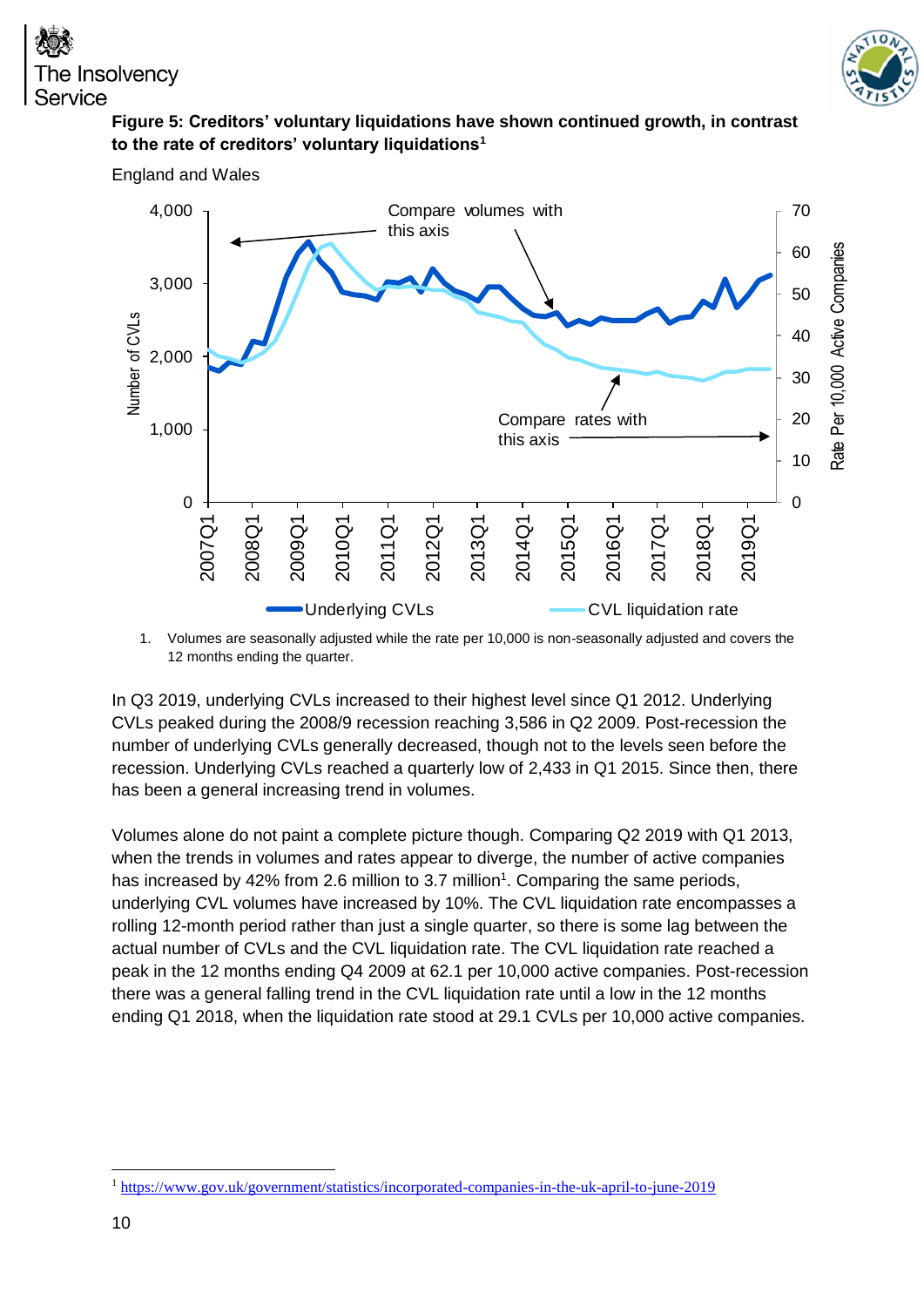



## <span id="page-10-0"></span>**6. Insolvencies increased in accommodation and food services but fell in the administrative and support services industry grouping**

The following analysis excludes insolvencies where the company was unknown, non-trading or dormant.

In the 12 months ending Q3 2019, the accommodation and food services industry group saw the largest increase in underlying insolvency volumes (39 more, a 1.7% increase) compared with the 12 months ending Q2 2019. The administrative and support services group saw the largest decrease in volumes (50 fewer, a 1.9% decrease) compared with the same period.

The highest number of new underlying company insolvencies was in the construction industry with 3,106 insolvencies; followed by the administrative and support services grouping with 2,585 insolvencies; and the wholesale and retail trade, repair of vehicles industrial grouping with 2,409.

#### **Figure 6: The construction industry had the highest number of insolvencies in the 12 months ending Q3 2019**

England and Wales, non-seasonally adjusted

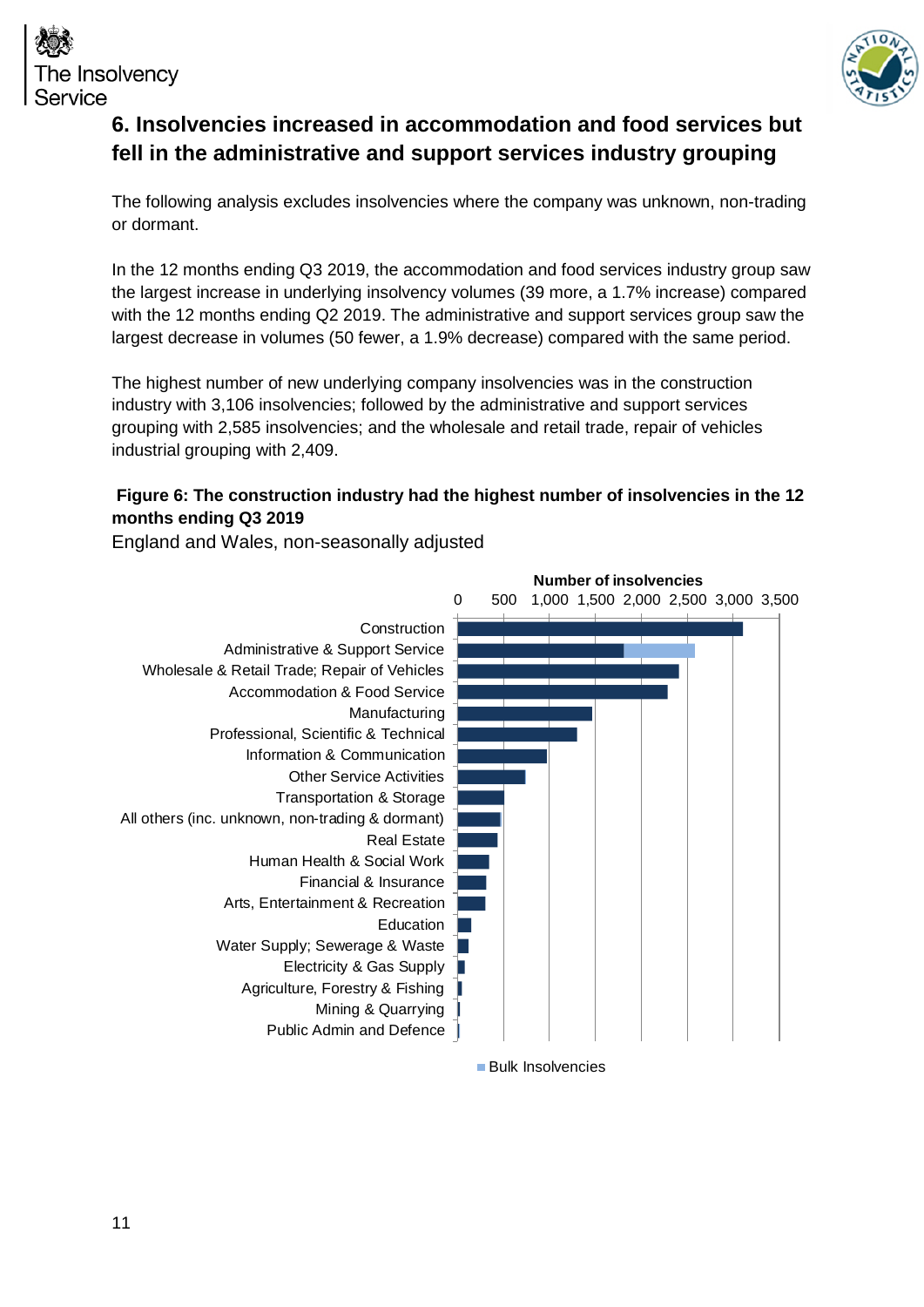



## <span id="page-11-0"></span>**7. Company insolvency in Scotland**

Legislation relating to company insolvency in Scotland is devolved. The **[Accountant in](http://www.aib.gov.uk/)  [Bankruptcy](http://www.aib.gov.uk/)**, Scotland's Insolvency Service, administers company insolvency in Scotland.

- There were 252 company insolvencies in Scotland Q3 2019
- This was an increase of 8.6% compared to the same quarter of the previous year.

### **Figure 7: Company insolvencies increased in Scotland in Q3 2019**

Non-seasonally adjusted



In Q2 2019, there were 252 total insolvencies in Scotland, an 8.6% increase on the same quarter of 2018. This comprised 139 compulsory liquidations, 92 CVLs,18 administrations, 1 company voluntary arrangements and 2 receiverships.

The majority of company liquidations in Scotland are compulsory liquidations. This is in contrast to England and Wales, where the number of creditors' voluntary liquidations (CVLs) account for the majority of company liquidations. This difference may be because in England and Wales, the Insolvency Service manages the initial stage of case administration for all compulsory liquidations, for which a fee is charged.

.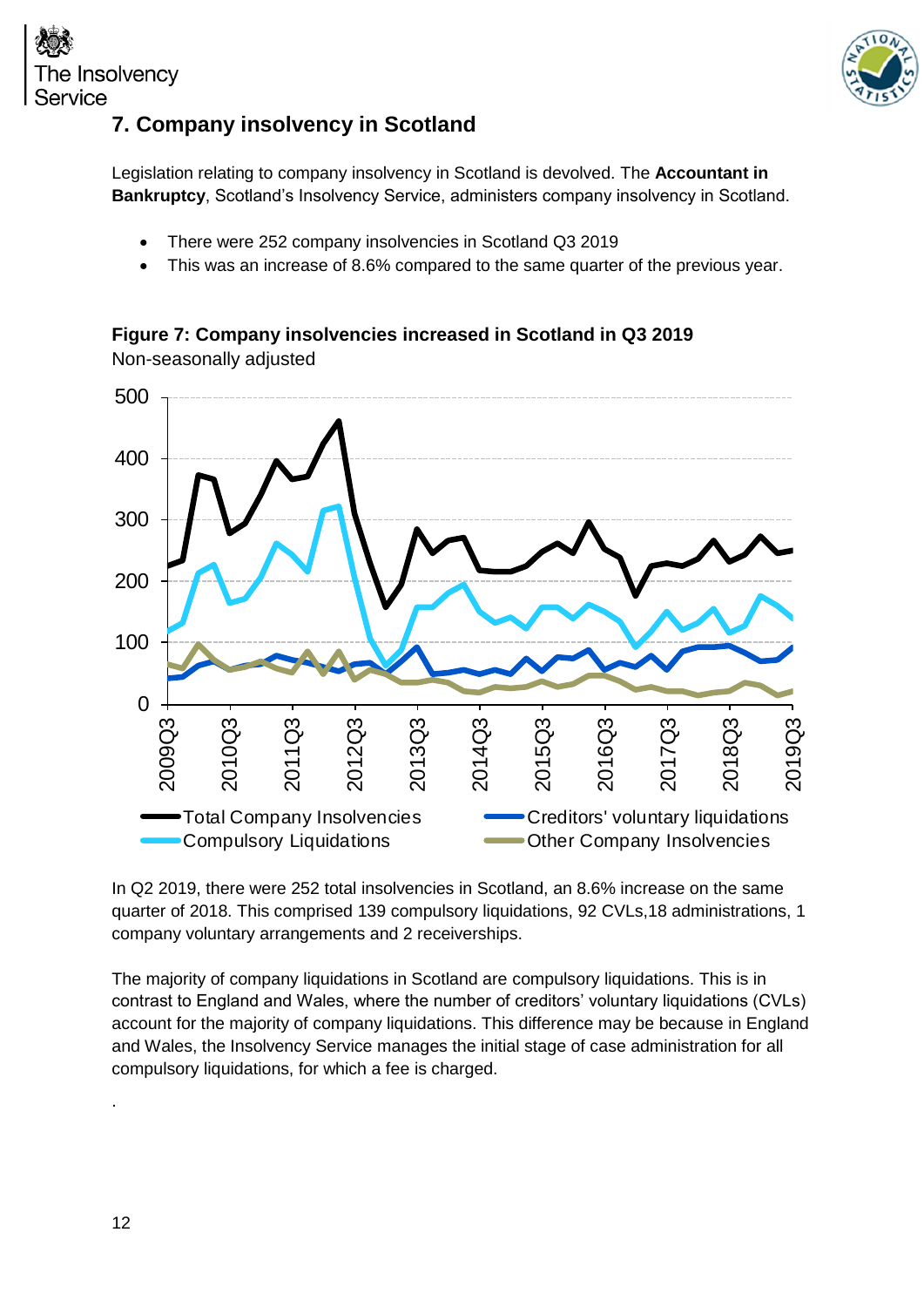



## <span id="page-12-0"></span>**8. Company insolvency in Northern Ireland**

Company insolvency in Northern Ireland is governed by separate, but broadly similar, legislation to England and Wales, and so figures are presented separately.

- There were 79 company insolvencies in Northern Ireland in Q3 2019
- This was a decrease of 21.5% compared with the same quarter of the previous year.

## **Figure 8: Total insolvencies increased in Northern Ireland in Q3 2019**

Non-seasonally adjusted



There were 79 company insolvencies in Northern Ireland in Q3 2019, 21.5% higher than the same quarter in 2018. Of these, 45 were compulsory liquidations (up from 30 in Q3 2018), and 27 were CVLs (up from 24 in Q3 2018). There were 3 administrations and 4 CVAs but no administrative receiverships in Q3 2019.